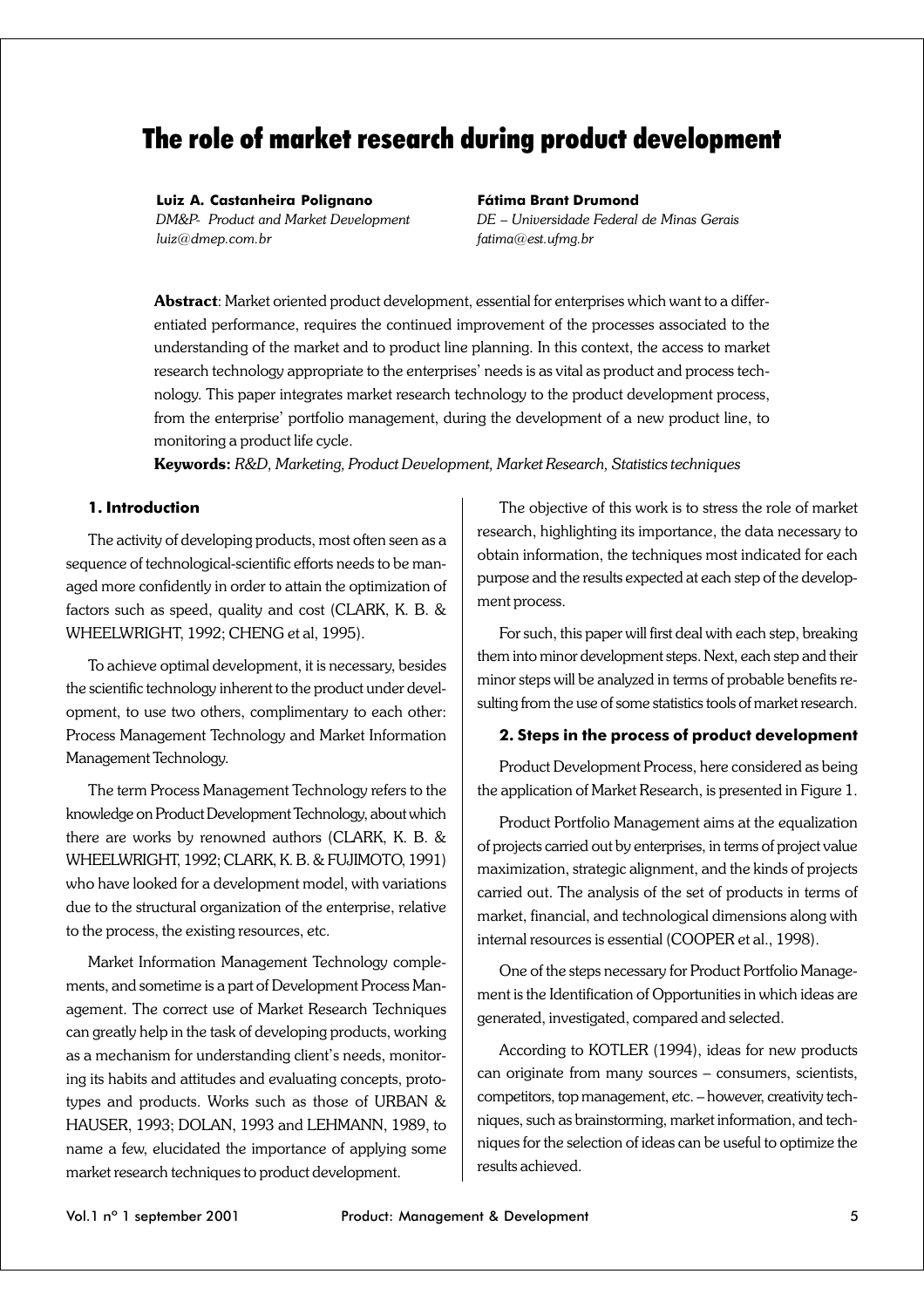The best ideas must be transformed in product concepts. This happens in the Definition and Concept Test phase. According to LEHMANN (1989), the objectives of concept test are: choosing the most promising concept, having an idea of its commercial impact, pointing out who is most interested in the concept and drawing plans for the development work.



Figure 1 - Steps of product development process

Having defined our working concept of product, it must be translated from the market language to the project technological environment (MIZUNO & AKAO, 1994), which is the reason why product and process deployments are made. Process and Product Development encompasses detailing the product project, production, prototype testing, process specification, pilot prototyping and preparation for large-scale production.

### **3. Portfolio Management**

# **3.1. Market research for demand prevision and competitor characterization**

The main contributions of market research to this step are presented in Table 1

#### **3.2. Case 1: the juice market in Brazil**

### **Case Description**

A company already in the phase of implementation of a new business unit - natural products derived from fruits – is faced with a basic market question, but of large impact on its strategic planning: which product families to develop in the short term?

The information obtained by the enterprise staff revealed that there were three main product lines under consideration: F1, F2, and F3. In order to assist making the decision about the product families to be developed in the short term, the company decided to resort to market information, since the technology was fairly spread, the financial study of implementation of each family had already been carried out and the three families met the company's strategies.

| Table 1 – Market research in the product portfolio management |  |  |
|---------------------------------------------------------------|--|--|
|---------------------------------------------------------------|--|--|

| <b>Steps</b>                               | <b>Necessary</b><br>Data                                                                        | Technical<br><b>Analyses</b>                                              | Results<br>Obtained                                                       |
|--------------------------------------------|-------------------------------------------------------------------------------------------------|---------------------------------------------------------------------------|---------------------------------------------------------------------------|
| Obtain<br>market<br>information            | Product<br>demand<br>history                                                                    | Regression<br>Time series                                                 | Future<br>demand<br>estimates                                             |
| Obtain<br>information<br>on<br>competitors | Number of<br>competitors<br>Products<br>Turnover<br>Consumption<br>of each<br>existing<br>brand | Descriptive<br>analyses:<br>measures-<br>summary,<br>tables and<br>graphs | Market<br>growth rate<br>Synthesis<br>and<br>information<br>visualization |

#### **Study Objective**

1. Research existing information (primary and secondary data) and estimate market demand for each product family.

2. Mapping the market of each family in terms of competition, considering competitors' product portfolio based on packages and taste variables.

3. Indication of product families to be developed in the short term

### **Methodology Adopted**

 Basically, two steps were carried out to meet the objectives delineated:

1. Obtaining existing information about the juice market, directed mainly to the Brazilian consumption of concentrated juice, prepared juice and hydroelectrolytic beverages (thirst quenchers). The information obtained was compared, questioned and summarized. From this point on, product demand prevision was made using mathematical fitting models.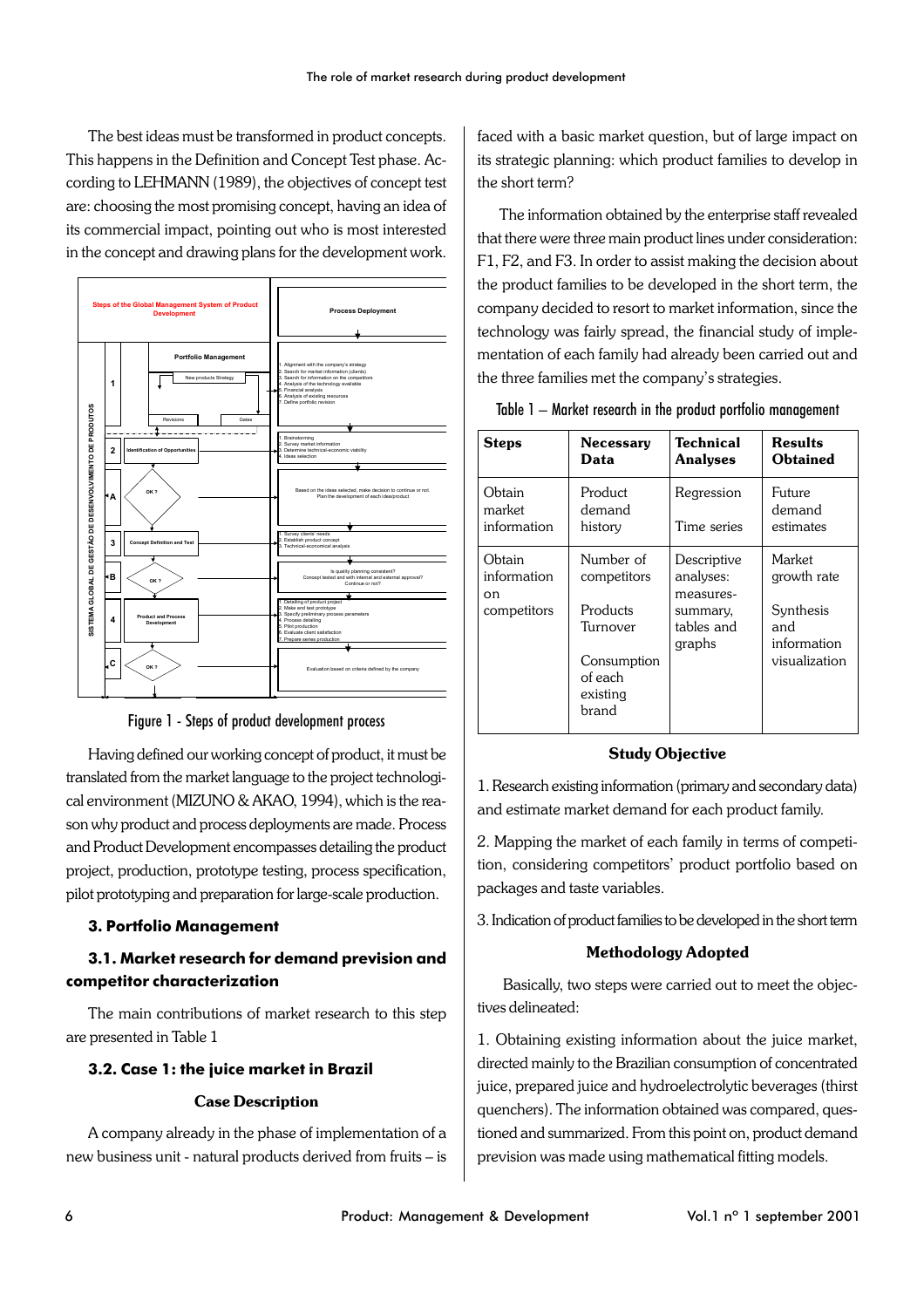2. Analysis of competitors' characteristics, summarized by means of graphs and tables.

#### **Analysis**

Initially, a general characterization of the Brazilian beverages market was made based on existing information. Figure 2 shows this characterization, which took into account as total juice, the sum of concentrated juice consumption, prepared juice, soft drinks, hydroelectrolytic beverages (isotonic thirsty quenchers) and nectar.

Comparing the per capita consumption performance of some beverages in Brazil between the years of 1990 and 1998, one can notice the evolution of tea, mineral water, coffee, total juice and softdrinks with values of 0, 133, 31, 56 and 66%, respectively.

The product families, prepared juice, hydroelectrolytic beverages (isotonic thirsty quenchers) and concentrated juice were investigated in relation to the total volume consumed in the last years. The several existing data were compared, and after the choice of the most reliable information, demand was estimated using statistical modeling based on historical data.



Figure 2 – Per capita consumption of beverages in Brazil (Beverages: tea, mineral water, coffee, Total juice, softdrinks - Volume in liters)



Figure 3: Prevision of family F1 consumption in Brazil (volume in million liters, observed, prevision, lower limit, upper limit)



Figure 4 – Family Mapping as a function of market size, growth rate, and number of competitors (sphere area)



Figure 5 – Mapping of family F2 as a function of flavor size (Y), package (X) and market share (sphere area)

The results found for each family are shown in Figure 3.

Some conclusions could be drawn based on this study:

 $\blacklozenge$  the market of F1 presents logarithmic growth, and should reach a production volume near 272 million of liters in 2004, with a growth rate of 36% in comparison to 1998.

 $\blacklozenge$  the market of F2 also presents a logarithmic growth, however, with a growth rate inferior to that of F1. In 2004, sales in the order of 141 million are expected, growth rate a little inferior to 30% in comparison to 1998,

 $\blacklozenge$  the market of F3 presents a linear growth, with a volume of 189 million expected for 2004. The estimated growth rate from 1998 to 2004 is very attractive, nearing 150%.

The values of market size, growth rate, and number of competitors of each family are shown in Figure 4. Each family was also characterized in terms of competing market, as exemplified in Figure 5 for family F2.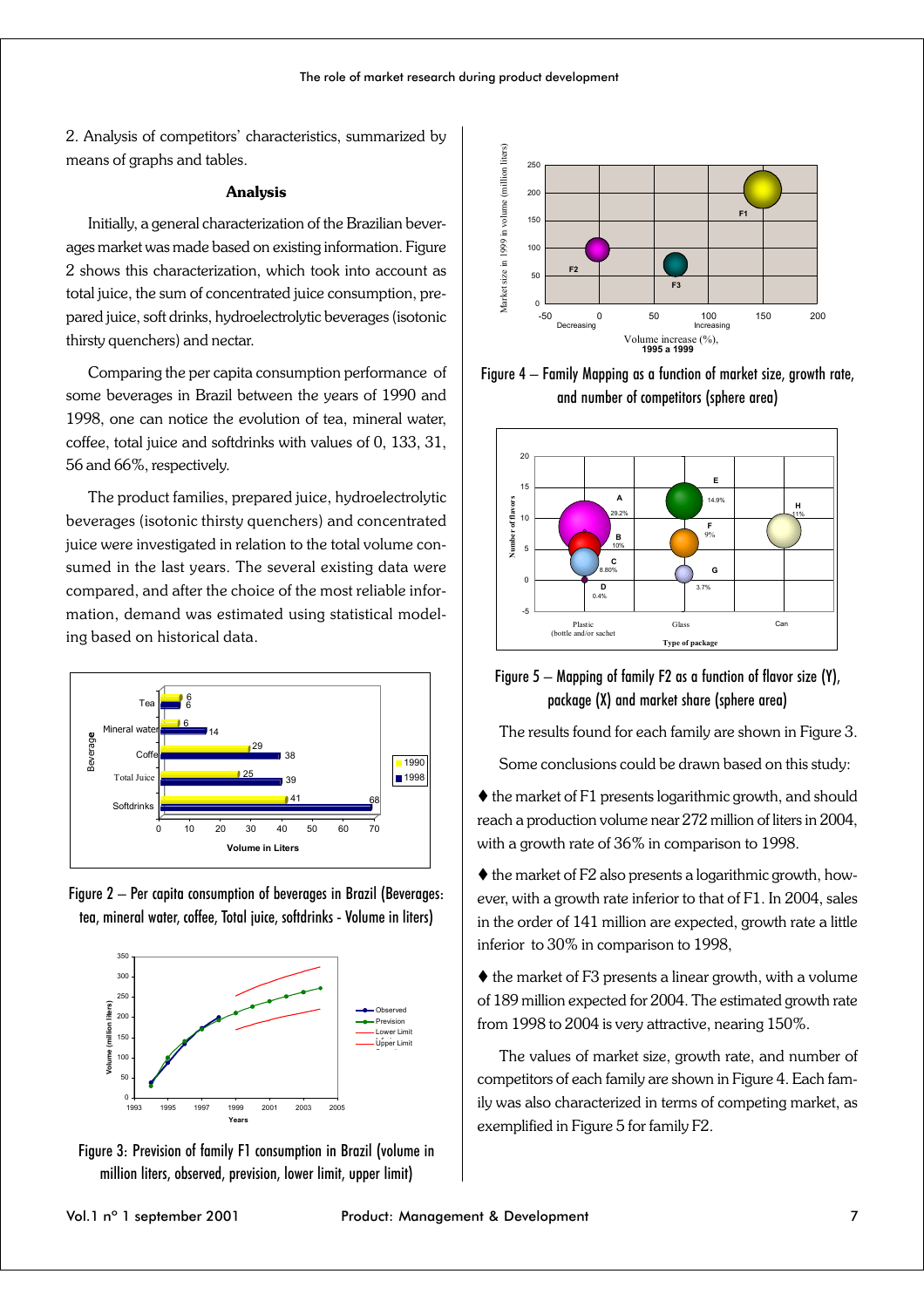The previous figures reveal that families F1 and F3 are more attractive than F2 because:

 $\blacklozenge$  despite the number of competitors, family F1 presents high values of market size and growth rate;

 $\blacklozenge$  despite its small market size, family F3 presents a good growth rate, it is a new growing market and has few competitors.

 Family F2 has few competitors, however, it is an old market, well delineated in terms of market share. Besides, it has a lower growth rate leveling .

### **Conclusion**

Follow up development of Families F1 and F3.

### **4. Identification of opportunities**

# **4.1. Market research in the analysis of market opportunities**

The use of market research in the identification of opportunities is summarized in table 3.

# **4.2. Case 2: The Brazilian juice market – opportunities and support in the definition of product portfolio**

### **Case description**

Considering the former case, it was decided to continue the development of the products of families F1 and F3. The present question is: is there any opportunity in terms of package and flavor to be taken in these markets?

The description of opportunity mapping for family F3, from the competitors, follows.

### **Objectives of the study**

The main objective of this step was to help company X to delineate its strategies in relation to quality, flavors, package types, distribution and promotion of products of family F3.

Some specific objectives were set with this purpose for the work phases:

1. Describe existing products in terms of package and flavor.

2. The research of the large retail in Belo Horizonte sought to investigate its main supermarket chains, aiming to identify which brands are present, which ones have greater penetration, and the average product commercialization price.

| Table 3 – Market research for the identification of opportunities |  |  |  |
|-------------------------------------------------------------------|--|--|--|
|-------------------------------------------------------------------|--|--|--|

| Phase                             | <b>Necessary</b><br>data                                                                                                              | <b>Analysis</b><br>techniques | <b>Results</b><br>obtained                                         |
|-----------------------------------|---------------------------------------------------------------------------------------------------------------------------------------|-------------------------------|--------------------------------------------------------------------|
| Generation and Selection of Ideas | Qualitative<br>research of<br>consumers<br>(individual and<br>focus group<br>interview),<br>brainstorming,,<br>client service<br>data | Descriptive<br>analysis       | Consumer<br>needs, habits,<br>attitudes, values<br>and perceptions |
|                                   | Ouantitative<br>research of                                                                                                           | Factor Analysis               | Perceptual map                                                     |
|                                   | consumers to                                                                                                                          | Multidimensional              | Preference                                                         |
|                                   | evaluate<br>product                                                                                                                   | Scaling<br>(MDS)              | vector                                                             |
|                                   | attributes,                                                                                                                           |                               | Market                                                             |
|                                   | preference or<br>similarity of                                                                                                        | Correspondence<br>analysis    | segmentation                                                       |
|                                   | products                                                                                                                              |                               | Market gaps                                                        |
|                                   | Competitors'<br>data (price,<br>market.<br>promotion, and<br>product)                                                                 | Descriptive<br>Analysis       | Visualization of<br>competitors'<br>strategies                     |

3. The research of the small retail sought to detect the presence and penetration of products and brands of family F3 in the small retail of Belo Horizonte.

### **Methodology used**

The work was divided in three steps:

1. Description of the existing products: description of the products was made based on the information available, primary and secondary data about the competitors' market of family F3.

2. The large retail research investigated the following chains: Carrefour, Champion, Bon Marché, Extra, Via Brasil, Epa/ Mart Plus and Wal Mart. Product price and penetration data were gathered through visits to the facilities.

3. A poll dealing with questions such as best-sold products, brands, flavors and packages was made for the small retail research. Eighty companies in Belo Horizonte were interviewed, including bakeries, bars, snackbars, convenience stores and delicatessens, grocers, small supermarkets, green grocers.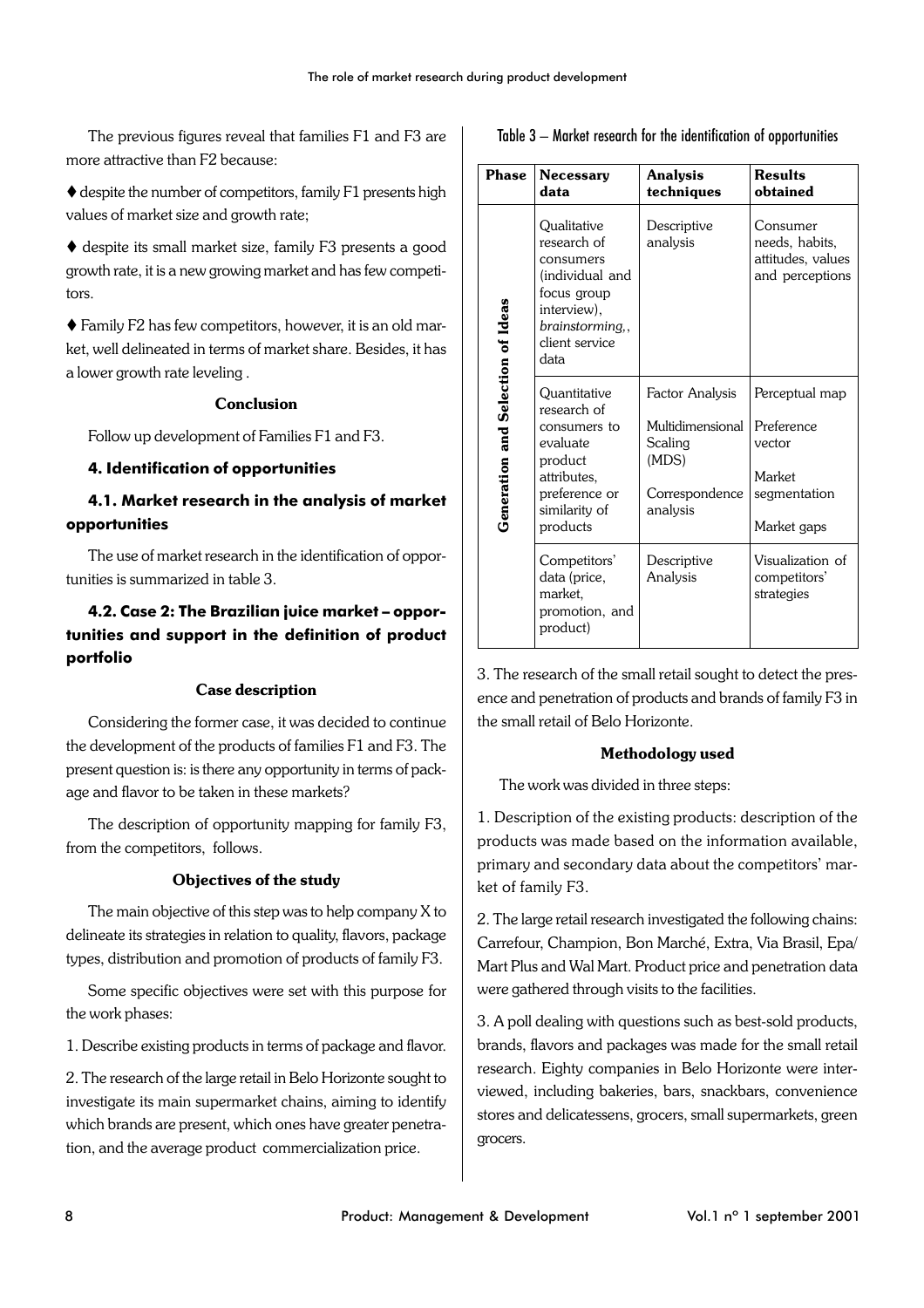### **Analysis**

Initially the products were characterized by crossing package and flavor (Table 4) and type of package and volume (Table 5).

|                         | <b>Flavors</b> |   |                                            |   |   |   |       |
|-------------------------|----------------|---|--------------------------------------------|---|---|---|-------|
| Package Tangerine Grape |                |   | Passion Lemon Citric Light<br><b>Fruit</b> |   |   |   | Other |
| Carton<br>box           | D              | D | D                                          | D |   |   | C     |
|                         |                | C |                                            |   |   |   |       |
| Glass                   | A              | A | A                                          | A | A | E | A     |
|                         | E              |   |                                            | E |   |   | E     |
| Can                     | F              |   |                                            | F | F |   |       |
|                         |                |   |                                            |   |   |   |       |
|                         | B              | A | B                                          | B | A |   | B     |
| Plastic                 | A              |   | C                                          | A |   |   | A     |
|                         |                |   | A                                          |   |   |   | C     |
|                         |                |   |                                            |   |   |   |       |

| Table 4 - Product Mapping (Package vs. Flavor) |  |  |  |  |  |
|------------------------------------------------|--|--|--|--|--|
|------------------------------------------------|--|--|--|--|--|

| Table 5 — Product Mapping (Package vs. Volume) |  |  |
|------------------------------------------------|--|--|
|------------------------------------------------|--|--|



From Table 4, it can be noticed the opportunity to develop products with new flavors, mainly with lower calorific level, since the only representative of this segment is brand E. In terms of package, it is observed the opportunity for products of family F3 in cans. This line of product family stands out as a gap in the market.

Product mapping also was carried out in relation to prices and penetration for each type of package, given the suspicion of its effect on the two others. The visualization of this crossing is given in Figure 6.



Figure 6 – Family F3 mapping as a function of price size, package and penetration (sphere area) in the large retail in Belo Horizonte

It is noted that there is a large price dispersion, varying from R\$2.20 (F) to R\$3.5 (A). As to the distribution, products A and B stand out, being present in almost all stores. Product E, the one with larger aggregated value, competes with the others seen as non-natural (with those considered artificial). Nothing was observed about the relation package/price.

Based on the information gathered, some questions can be made:

 Concerning the competitors, the carton box lines, with only one competitor, and the metallic ones, without competitors, would they not be very attractive?

 Which other positive points should the products of family F3 have to outdo competitors E, B, and A, strong in product quality/flavor innovation, price/flavor diversification/penetration and package options/flavor diversification/penetration?

 As the average price seems not to depend on the type of package adopted, the technological process would be decisive factors in the choice of package line and the adequateness to the consumer use. Which type of package do the consumers prefer?

 $\blacklozenge$  It is know that the consumption of natural products is increasingly frequent. Would the production of traditional products based on flavorings, colorings, acidifiers not go against the consume trend? Would company E not be in the correct direction launching products based on fruits? Would it not be interesting to reevaluate the calorific question of foods, given the consumption option of little calorific products by the population as a whole and especially by the 'health generation"?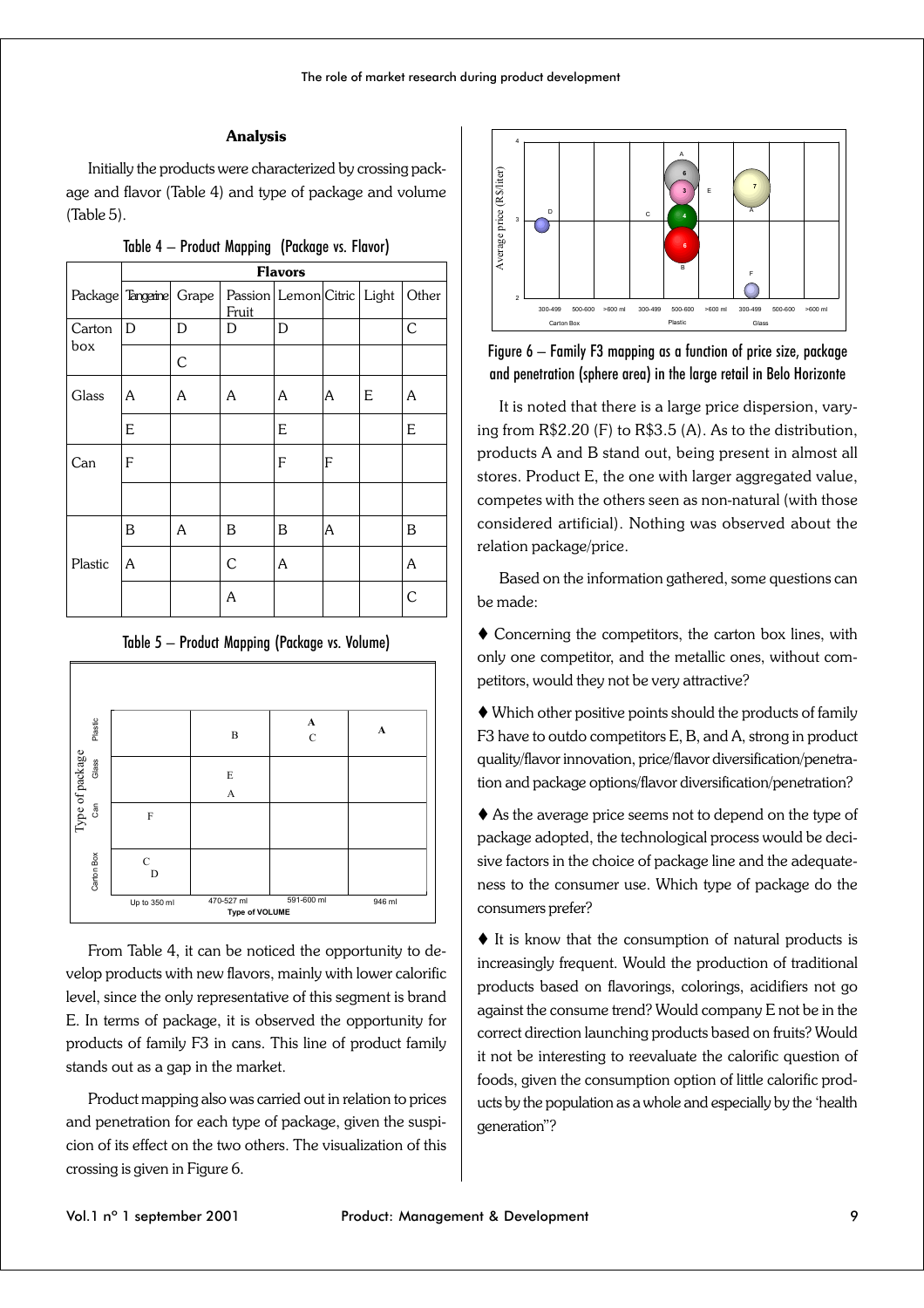Would the quality strategy (beverages based on fruits), package (adequate to the target public), price (affordable to the target public, with average price between B and F) and good penetration be possible?

### **Conclusion**

Many of the previous questions were answered by company X according to the strategic position assigned to family 3. However, other questions will be solved only with product concept testing, which has not been conducted yet.

# **5. Concept definition and test**

# **5.1. Market research to test product concept**

The use of market research to define and test product concept is summarized in Table 6.

| <b>Phases</b>         | <b>Necessary</b><br>Data                                                                       | <b>Analysis</b><br>Techniques                 | <b>Results</b><br>obtained                                                                                                                        |
|-----------------------|------------------------------------------------------------------------------------------------|-----------------------------------------------|---------------------------------------------------------------------------------------------------------------------------------------------------|
| Concept<br>Definition | Research of<br>preference or<br>purchase<br>intention in<br>relation to<br>several<br>concepts | Conjoint<br>analysis                          | <b>Identification</b><br>of attributes<br>which most<br>affect<br>preference.<br>Prevision<br>market share<br>Selection of<br>the best<br>concept |
| Concept<br>testing    | Evaluation of<br>concept<br>perception                                                         | Descriptive<br>analysis<br>Factor<br>analysis | Perceptual<br>map<br>Strong and<br>weak points<br>of the<br>concept                                                                               |

| Table 6 - Market research in the definition and test of product concept |  |  |  |  |  |  |
|-------------------------------------------------------------------------|--|--|--|--|--|--|
|-------------------------------------------------------------------------|--|--|--|--|--|--|

# **5.2. Case 3: Testing the concept of a yogurt brand in the market**

# **Case description**

A dairy company interested in entering the yogurt market starts its development work by designing its first prototype, prototype A. Worried about its product performance against the competition and expecting to change the concept to reach a larger number of consumers, Dairy company LB chooses to test its prototype against those of the main competitors.

# **Objective Study**

Check out if the prototype concept corresponds to the consumers' expectations.

# **Methodology used**

Consumer polling was used to test the concept of product A employing the Perception Mapping technique.

Perception Maps, according to Dolan (1993), are a graphic representation of the position of products in relation to a smaller number of dimensions considered essential by consumers, to judge and perceive a type of product.

The construction of the Perception Map is preceded by qualitative and quantitative research.

Qualitative research was used to find out the clients' needs, even if those clients do not know them explicitly. Forty male and female youngsters aged over 18 and who consume the product at least once a week were interviewed.

Next, a quantitative research was made with the use of a questionnaire with 80 youngsters, which yielded the following information: 1) importance of each attribute; 2) evaluation/perception of each attribute per brand; and 3) general preference of yogurt (order). These data allowed drawing the perception map by factorial analysis (DILLON. & GOLDSTEIN, 1984).

### **Analysis**

The following attributes were found relevant in the qualitative research for yogurt analysis: sweetness?, acidity, flavor, consistency, aroma, color, residual taste and appearance.

Next, eight brands, identified by A (prototype), B, C, D, E, F, G, and H were selected for analysis. These products were submitted to quantitative analysis.

From the data gathered, a Pearson correlation matrix was made for the attributes. The existence of strong correlations among some attributes allowed to summarize the information reasonably in only two dimensions by means of factorial analysis. The results of the factorial analysis for these two dimensions indicated that the first dimension encompasses the variables flavor, acidity, sweetness, residual taste and consistency, which can be summed up as *Taste*. The second dimension encompasses the variables color, appearance and aroma, which could be named *Aspect*.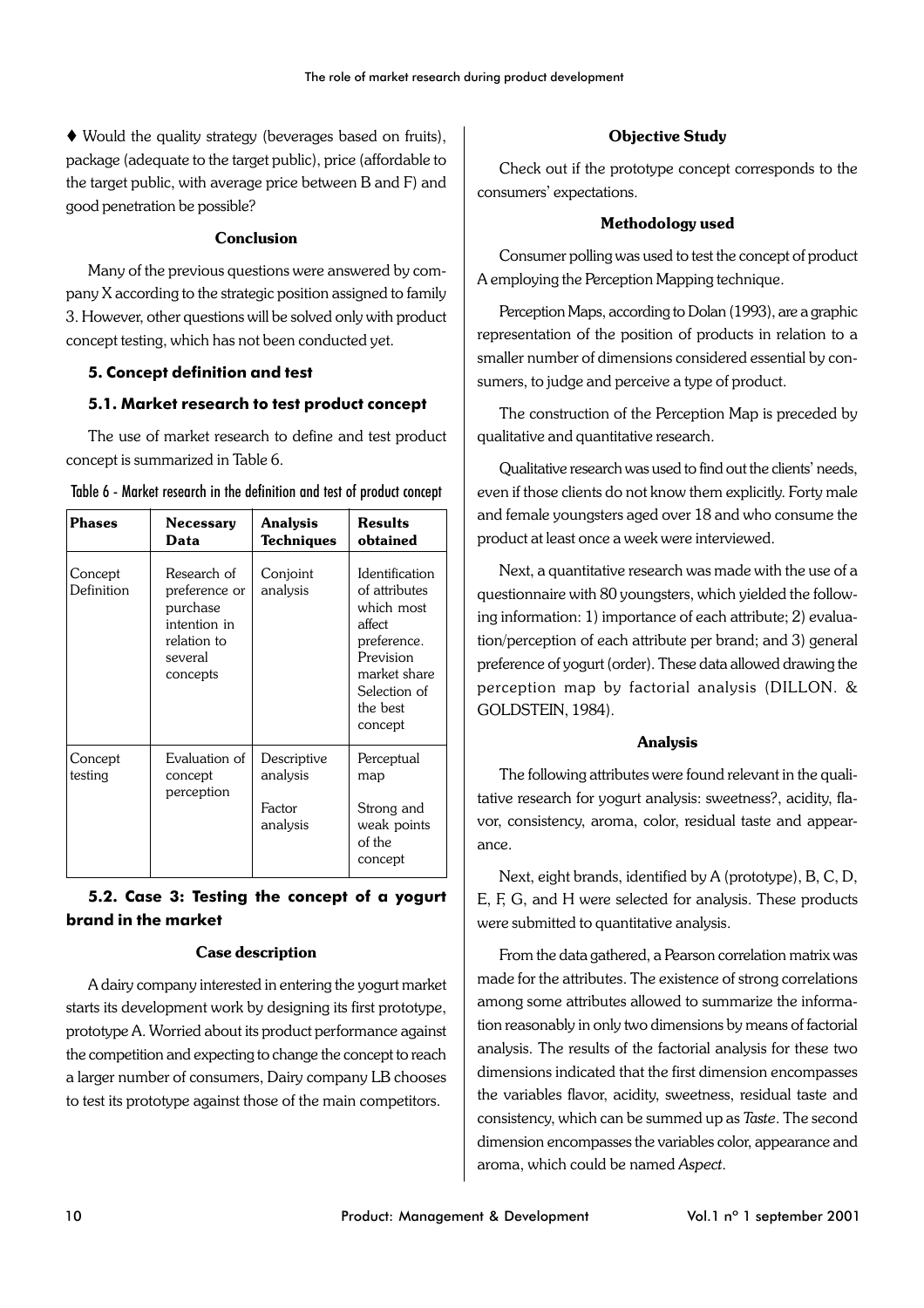The analysis of the data revealed that a considerable amount of the variation was explained for the 2 dimensions (68.7%).

The Perception Map for the eight yogurt brands is presented in Figure 7. The map shows that from the consumers' point of view, brand C is the leader in both dimensions (Taste/ Aspect). The analysis of prototype A demonstrates that for its better positioning in the market, the company should give more attention to the factor *Taste.*





#### **Conclusion**

Dairy company LB should review its concept in relation to the attributes related to the dimension *Taste.*

### **6. Product and Process Development**

### **6.1. Market research as a prototyping guide**

The use of market research as support in product and process development is summarized in Table 7.

# Table 7 - Market research as support in product and process development

| Phases                            | <b>Necessary</b>                                                                                                      | <b>Analysis</b>                                                    | <b>Result</b>                                                                                                                                |
|-----------------------------------|-----------------------------------------------------------------------------------------------------------------------|--------------------------------------------------------------------|----------------------------------------------------------------------------------------------------------------------------------------------|
|                                   | data                                                                                                                  | techniques                                                         | obtained                                                                                                                                     |
| Product and<br>process<br>project | Evaluation of<br>the.<br>perception or<br>acceptance of<br>the<br>prototypes<br>and final<br>product<br>(market test) | Descriptive<br>analysis<br>Factor<br>analysis<br>Preference<br>Map | Strong and<br>weak points<br>of the<br>product from<br>the point of<br>view of the<br>clients<br>Prioritization<br>of corrective<br>measures |

# **6.2. Case 4: Optimization of the development of chicken pastry**

#### **Case description**

A food company in the bakery field, DIASA Alimentos, had two products in the market in the semi-prepared segment, Chicken Pastry Traditional and Chicken Pastry Crispy. Some competing products were gaining market, FRANGÃO, with its two products, Chicken Pastry Single and Chicken Pastry Plus, and De Carne Pastry, with the product Common Chicken Pastry.

Interested in better understanding the positioning of its products in the market, with back project in mind, DIASA decided to use the products mentioned with different preparation procedures for sensorial analysis using the acceptance tests with consumers and descriptive analysis with trained tasters. The products chosen were:

 DIASA: Traditional fried (Tradicional) , Crisp fried (Crocante f) and baked (Crocante a);

FRANGÃO: Single fried (Single) and Plus fried (Plus); and

 De CARNE: Common fried (De carne f) and baked (De Carne a).

With the data gathered with the two tests in hand, the company decided to use the new data crossing technique , MDPREF, to help in reformulating the products.

#### **Work objective**

To map the products existing in the market in order to help reformulating the products of the company.

#### **Methodology adopted**

1. Selection of the consumers: 100 male and female consumers were interviewed (48 males and 52 females) aged between 20 and 50 (there was only one consumer under 20 and another over 50), from classes A, B and C and who consumed the product with some regularity.

2. Execution of the acceptance test: the samples were taken from the refrigerator and prepared on the spot, according to the specific preparation and the suggestion given in the package of the product. The whole test was carried out in the sensorial analysis laboratory of the company, in 10 individual booths with testing computer workstations, recommendations of SIDEL & STONE (1993). The scale used in the consumer acceptance research was the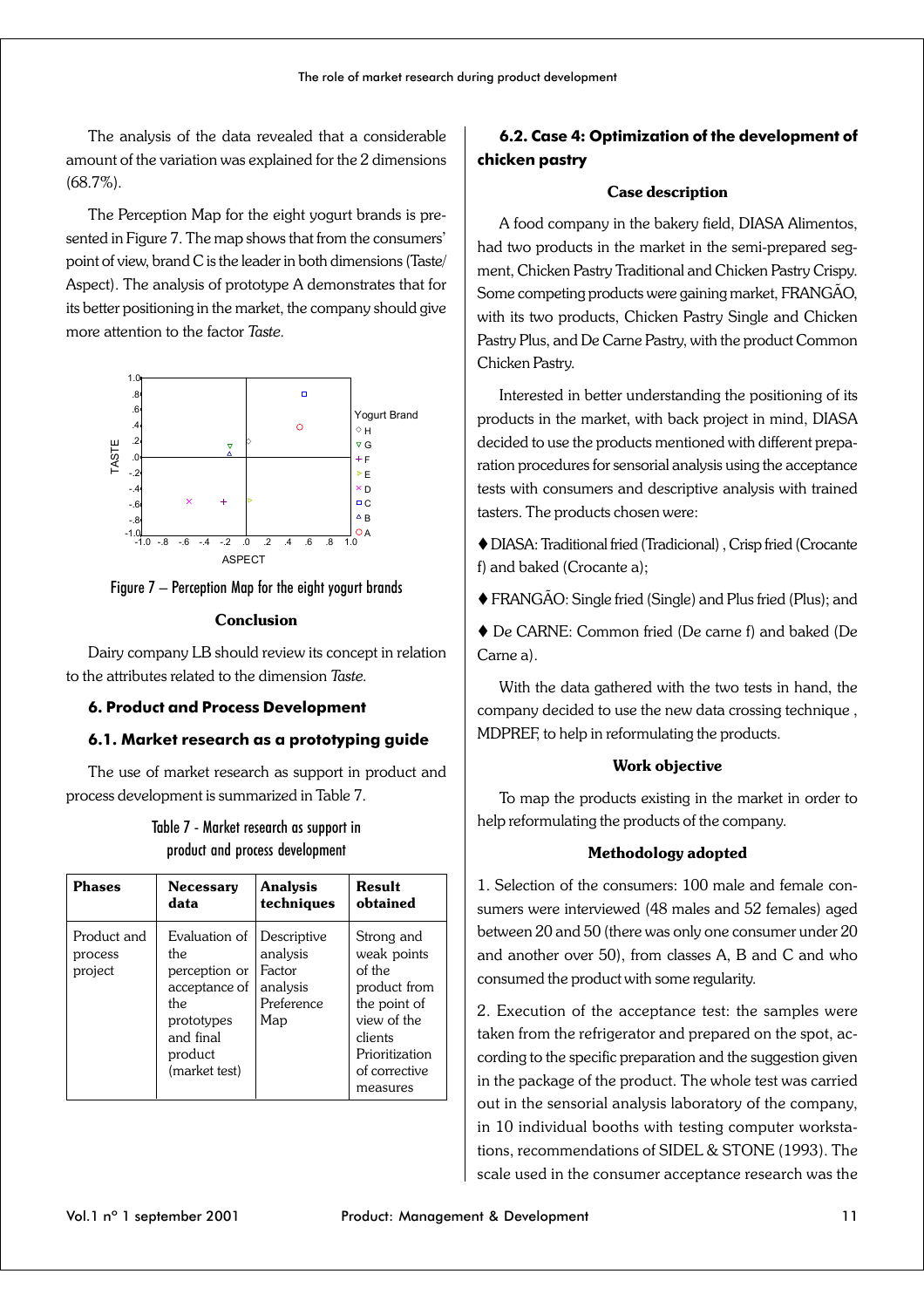hedonic scale of nine scores with expressions ranging from "strongly disliked" to "strongly liked".

3. Descriptive evaluation of the products: to determine which were the sensorial differences between the products, Quantitative Descriptive Analysis (QDA) tests were made for the products in question. The necessary procedures for planning, execution and result analysis of the sensorial test were carried out by the company being researched, in accordance with SIDEL & STONE (1993).

4. Preference map: based on the studies carried out by the company, it was chosen to cross the data obtained with the tool Internal Preference Map (MDPREF). MDPREF seeks to map products based only on its evaluation as to the preference/acceptance. Thus, it deals with market information from the Market Research activity (GREENHOFF, K. and MACFIE, 1994).

5. Correlation Analysis: the correlation analysis was made to find out and explain the preference dimensions obtained by MDPREF. The averages calculated from the sensorial evaluations were used in the correlation analysis of each sensorial attribute with the preference dimensions from MDPREF.

#### **Analysis**

Initially, the averages and standard deviations of the data gathered were calculated. The products which had higher average scores, products Traditional and Crocante Fried are the same which had the lowest standard deviation. At first, it can be said that the products of the DIASA company had in average a better performance than the other products.

To determine which were the sensorial differences between the products, Quantitative Descriptive Analysis (QDA) tests were made. The performance of the products in relation to the competitors' can be seen in Figure 8.

In relation to DIASA's products, it can be noticed that the product Traditional Fried had high relative scores for the attributes chicken meat odor, chicken meat taste, salt taste, crust/dough adherence, hardness and chewability. The attribute inner color had relatively low scores. The other attributes of the product had intermediate scores.

In contrast, the Crocante fried product had high relative scores for the attributes granulometry, chicken meat odor and taste, salt taste, crust/dough adherence, dough crispiness and succulence. The attribute inner color had low relative scores, similarly to the other products of DIASA.

In relation to the Crocante baked product, the attributes external color, crispiness and succulence had scores significantly lower than its corresponding fried in the average evaluation of the tasters.

The MDPREF for the set of data is shown in Figure 9.

 It shows that the majority of the consumers fall into the right quadrants and has a preference for the Crocante fried and Traditional products. A few consumers are present in the top left quadrant, where the FRANGÃO Plus fried products lies.

To understand the meaning of the dimensions, the correlation between the preference dimensions and the sensorial attributes was made. Figure 10 shows the correlations between attributes and dimensions.



Figure 8 – Spider graph of QDA of chicken pastry



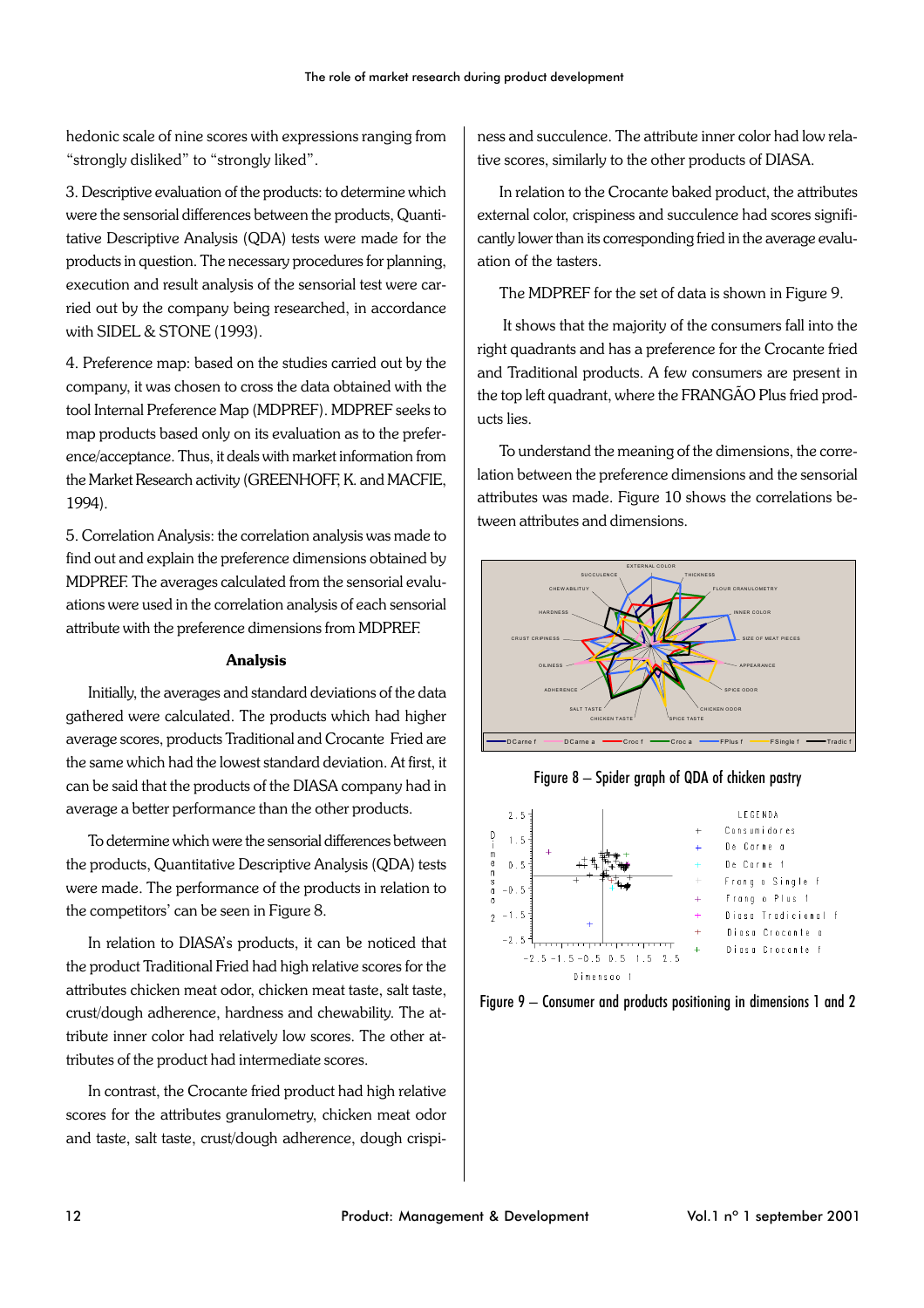



The following correlations can be observed in the previous graphs:

 Dimension 1 is correlated positively with the attributes chicken odor, chicken and salt taste, and negatively correlated with inner color, spice odor, spice taste, size of meat piece and external color.

 Dimension 2 correlates positively with thickness, crispiness, size of meat piece, crust/dough adherence, chewability, hardness, succulence and salty, and is negatively correlated for the attributes dough appearance and oiliness.

The analysis of the last two graphs enables us to understand the type of product best accepted. The following observations can be made:

 The products of the company fully satisfy most of its consumers. An ideal product would have scores similar to the Traditional and Crocante fried for attributes related to dimension 1.

 An improvement to gain this segment for once and for all which can be made is related to Crocante. This product has a differentiated performance when submitted to different processes of preparation, mainly in relation to attributes related to dimension 2 (crispiness and succulence).

 $\blacklozenge$  As to the consumers lying in the top left quadrant of Figure 9, it is noticed their preference for spicier products, with a darker aspect, with larger pieces of meat (related to dimension 1), with higher crispiness, hardness, succulence and chewability (related to dimension 2). This is a segment dominated by Plus Fried and which does not have a direct competitor. This would be a good opportunity for the company to develop a product targeted on this segment.

#### **Conclusion**

The Acceptance Tests can be used to guide product development along several prototypings. The Preference Map contributed for a better understanding of the attributes considered important by the consumers with prototype optimization in view.

### **7. Conclusions**

Market research technologies have been presented, identifying types of data as well as expected results and their utility in each phase of the product development process. Through this reflection, it was evidenced the importance of data gathering, its processing, and the use of the results in decision making for the success of the product under development. The product development process encompasses actions inside and between the several sectors of the company, and is highly desirable for the efficient communication, facilitated by the market research techniques reported.

### **Bibliographic References**

1. AKAO Y. **Introdução ao Desdobramento da Qualidade**. Belo Horizonte: Fundação Christiano Ottoni, 1996.

2. BECKWITH, N.E. & LEHMANN, D.R. Halo effects in multiattribute attitude models: an appraisal of some unresolved issues. **Journal of Marketing Research**, 13, p. 418- 21, 1976.

3. BOWEN, H. K., CLARK, K. B. & WHEELWRIGHT, S. A. **The perpetual enterprise machine; seven keys to corporate renewal through successful product and process development.** NY: Oxford Univ. Press, 1994.

4. CARROLL, J. D. Individual Differences and Multidimensional Scaling. In SHEPARD, R. N., ROMNEY, A. K. and NERLOVE, S. **Multidimensional Scaling: Theory and Applications in Behavioral Sciences**. N Y: Seminar Press; v. 1, 1972. P. 105-155.

5. CHENG et al. *QFD:* **Planejamento da Qualidade**. Belo Horizonte: Fundação Christiano Ottoni, 1995.

6. CLARK, K. B. & WHEELWRIGHT, S. **Revolutionizing Product Development: Quantum Leaps in Speed, Efficiency, and Quality.** NY: Free Press, 1992. 364p.